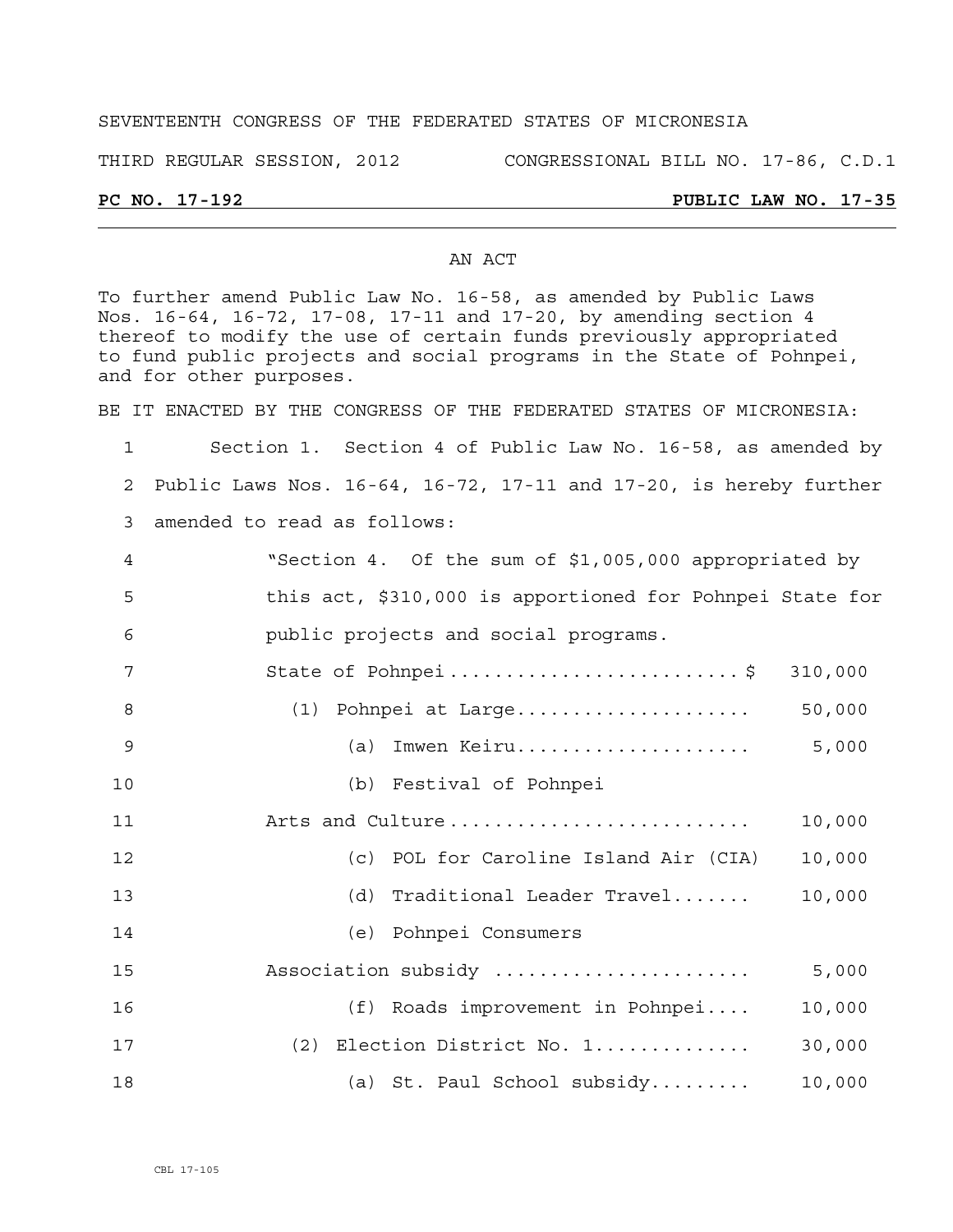<u> 1989 - Johann Stoff, amerikansk politiker (\* 1908)</u>

# **PC NO. 17-192 PUBLIC LAW NO. 17-35**

| $\mathbf{1}$   | (b) Road Maintenance                  | 10,000  |
|----------------|---------------------------------------|---------|
| $\overline{c}$ | (c) Soledi road construction \$       | 5,687   |
| 3              | (d) Transportation needs $4,313$      |         |
| 4              | Election District No. 2<br>(3)        | 50,000  |
| 5              | (a) Administrative Support            |         |
| 6              |                                       | 16,000  |
| 7              | (b) Fisheries projects                | 15,000  |
| 8              | (c) Parau civic center                | 10,000  |
| 9              | (d) Areu Powe Secondary               |         |
| 10             | Road improvement                      | 9,000   |
| 11             | $(4)$ Election District No. 3         | 180,000 |
| 12             | (a) Leadership travel (municipal,     |         |
| 13             | state, tradition leaders)             | 5,000   |
| 14             | (b) Student financial assistance      | 5,000   |
| 15             | (c) Nett Municipal Government         |         |
| 16             | subsidy:                              |         |
| 17             | $(i)$ Nett District Park  60,000      |         |
| 18             | (ii) Nett District Police vehicle     | 10,000  |
| 19             | (d) U Municipal Government            |         |
| 20             | subsidy                               | 9,000   |
| 21             | (e) Pingelap Municipal Government     |         |
| 22             |                                       | 25,000  |
| 23             | (f) Mwoakil Municipal Government      |         |
| 24             |                                       | 24,256  |
| 25             | (g) Election District No. 3 operation | 15,000  |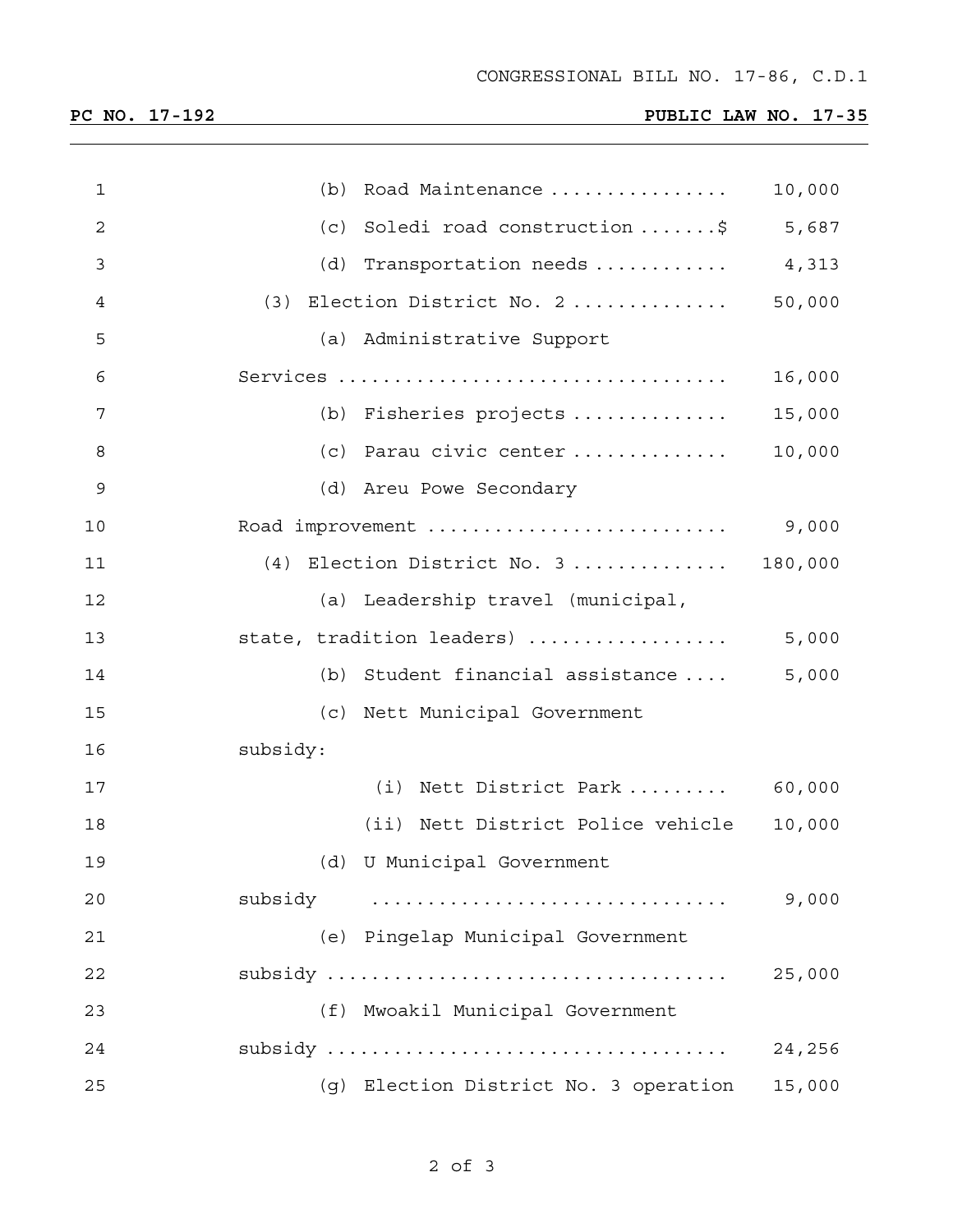# **PC NO. 17-192 PUBLIC LAW NO. 17-35**

| 1            |                                     | (h) Kepin Awak secondary road                               | 15,000 |
|--------------|-------------------------------------|-------------------------------------------------------------|--------|
| $\mathbf{2}$ |                                     | $(i)$ Pahndou bridge\$ 6,666                                |        |
| 3            | (j)                                 | Road maintenance U municipal                                | 3,000  |
| 4            |                                     | (k) Takaiu cause way                                        | 1,878  |
| 5            |                                     | (1) U softball league tournament                            | 200''  |
| 6            |                                     | Section 2. This act shall become law upon approval by the   |        |
| 7            |                                     | President of the Federated States of Micronesia or upon its |        |
| 8            | becoming law without such approval. |                                                             |        |
| 9            |                                     |                                                             |        |
| 10           |                                     |                                                             |        |
| 11           |                                     |                                                             |        |
| 12           |                                     | February 10 (2012)                                          |        |
| 13           |                                     |                                                             |        |
| 14           |                                     |                                                             |        |
| 15           |                                     |                                                             |        |
| 16           |                                     |                                                             |        |
| 17           |                                     | <u>/s/ Manny Mori</u>                                       |        |
| 18           |                                     | Manny Mori<br>President                                     |        |
| 19           |                                     | Federated States of Micronesia                              |        |
| 20           |                                     |                                                             |        |
| 21           |                                     |                                                             |        |
| 22           |                                     |                                                             |        |
| 23           |                                     |                                                             |        |
| 24           |                                     |                                                             |        |
| 25           |                                     |                                                             |        |